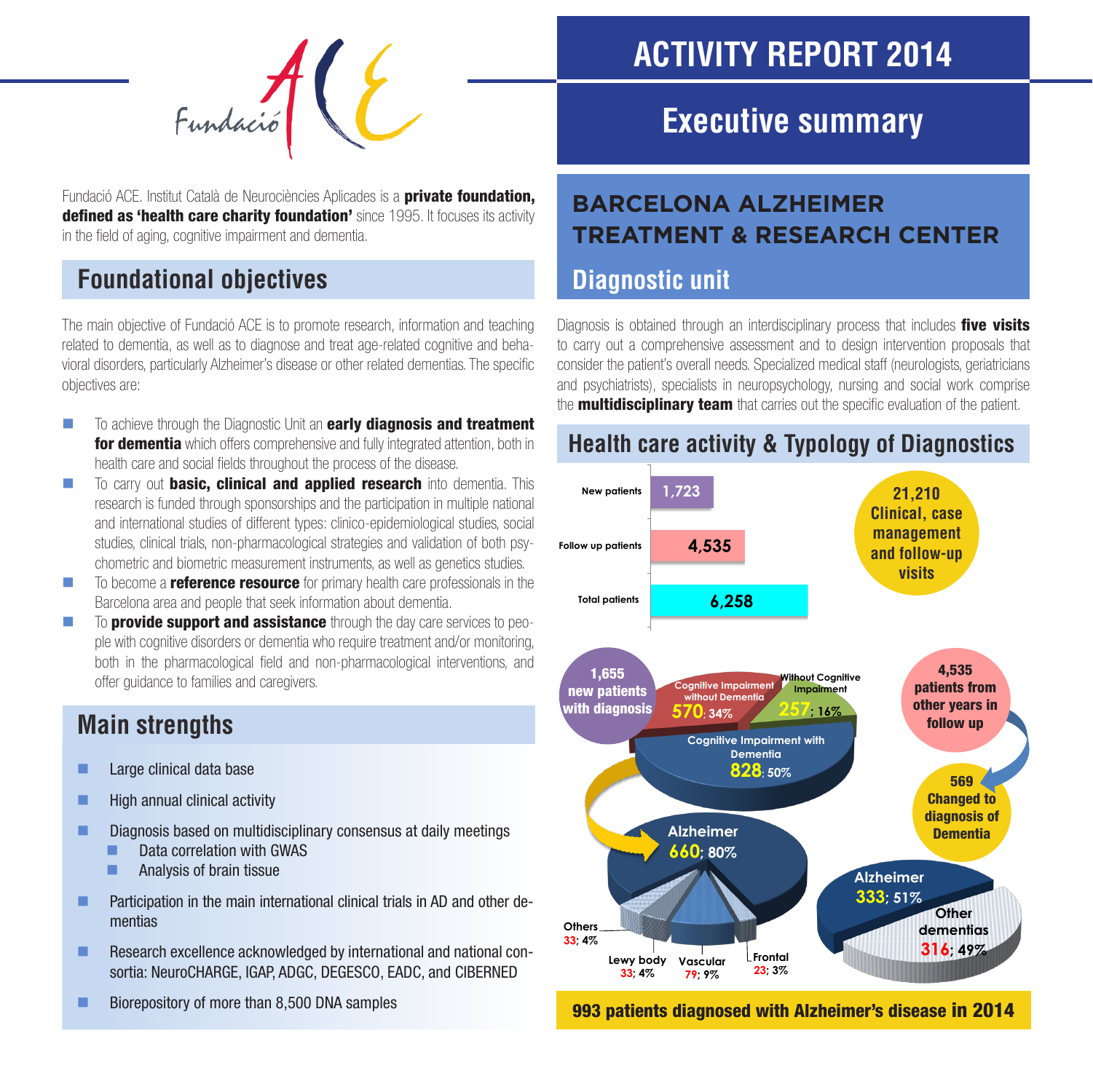

**Changes in diagnoses 1996-2014**

| <b>Typology of Diagnosis</b>                                             |                                                      | Initial<br>diagnosis | Final<br>diagnosis |
|--------------------------------------------------------------------------|------------------------------------------------------|----------------------|--------------------|
| <b>WITHOUT COGNITIVE IMPAIRMENT</b><br>CDR <sub>0</sub>                  | Without Impairment / Subiective Memory Complaints    | 1.952                | 1.746              |
|                                                                          | <b>TOTAL WITHOUT COGNITIVE IMPAIRMENT</b>            | 1.952                | 1.746              |
| <b>COGNITIVE IMPAIRMENT</b><br><b>WITHOUT DEMENTIA</b><br><b>CDR 0.5</b> | Mild Cognitive Impaiment (MCI)                       | 4.972                | 3,478              |
|                                                                          | Other cognitive deficits due to psychiatric diseases | 380                  | 363                |
|                                                                          | <b>TOTAL COGNITIVE IMPAIRMENT WITHOUT DEMENTIA</b>   | 5,352                | 3,841              |
| <b>COGNITIVE IMPAIRMENT</b><br><b>WITH DEMENTIA</b><br><b>CDR 1.2.3</b>  | Alzheimer's disease (AD)                             | 7.068                | 8,365              |
|                                                                          | Frontotemporal Dementia (FTLD)                       | 431                  | 486                |
|                                                                          | Vascular Dementia (VD)                               | 1.132                | 1.406              |
|                                                                          | Lewy body Dementia (LBD)                             | 509                  | 607                |
|                                                                          | Other degenerative dementias                         | 49                   | 46                 |
|                                                                          | <b>TOTAL DEMENTIA</b>                                | 9.189                | 10.91              |
| <b>UNFINISHED</b>                                                        | Unifinished, withdrawals and deceded                 | 833                  | 829                |
|                                                                          | <b>TOTAL</b>                                         | 17,326               | 17,326             |

#### **BARCELONA ALZHEIMER TREATMENT & RESEARCH CENTER**

#### **Research Unit**

Fundació ACE is a reference center in dementia research. Our strategy allows us to deal with patients and their environment. For this reason, Alzheimer's disease is not only studied from a biomedical point of view but also from a social stand point.

CLINICAL<br>TRIALS

The main lines of research carried out at Fundació ACE are basic, applied, clinical and social.

Basic and applied research focus on the study of the **BASIC** genome and phenome of common neurodegenerative diseases; the study of biomarkers **MOLECULAR**<br>BIOLOGY &<br>GENETICS used to assess the risk or presence of a disease before clinical symptoms LEGAL<br>RESEARC appear; on the use of neuroimaging for the diagnosis of prodromal Alzheimer's disease, and on the design of **IEUROLOG** new approaches to pharmacological and non-pharmacological treatments. The study of the social, ethical and legal impact of neurodegenerative processes are also addressed by the department of social work of Fundació ACE. **CLINICAL** 

# **DNA collection and brain tissue repository**

Over 17 years Fundació ACE has created a digital database with information on more than 18,000 individuals. It has developed tools for extracting systematic clinical data and has collected **samples from over 8,500 subjects** to extract and analyze their DNA. This collection of genetic material and its associated patient data is the most extensive in our country and one of the largest in Europe.

This biorepository, together with the expertise of Fundació ACE professionals, has lead to significant collaborations with major international consortia related to genetic studies on aging. The Foundation is a partner in the transatlantic international consortium NEURO-CHARGE 2 and in the meta-GWAS IGAP project (International Genomics of Alzheimer's Project) and the national consortium DEGESCO.

Fundació ACE has signed cooperation agreements with the Centre for Genomic Regulation, the Autonomous University of Barcelona, the University of Pittsburgh, the Tanz Centre for Research in Neurodegenerative Diseases (Canada), the University of Bonn and the Institute Pasteur, among others.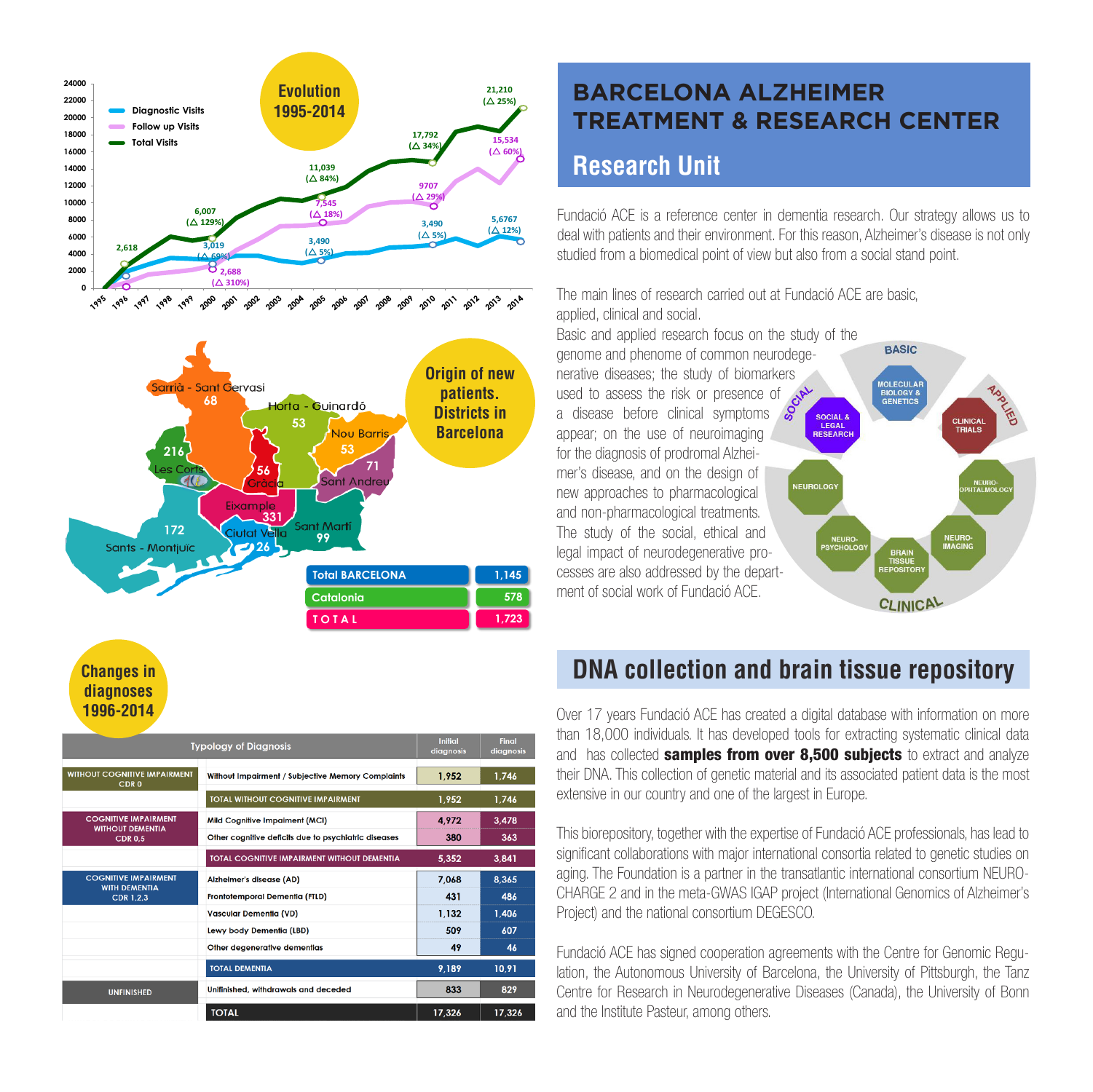

# **Clinical trials**

Since 1995, Fundació ACE has participated in more than 95 clinical trials, which included over 1,000 patients.

In 2014 ACE conducted 15 pharmachological clinical trials in Phase I, II and III targetintg AD patients at different stages of the disease and Mild Cognitive Impairment. More than 3,000 acts associated with clinical trials were conducted the same year. Fundació ACE carries out clinical trials in collaboration with Grifols, Roche, Lilly, Lundbeck, Janssen, Nutricia, Araclon, TauRx Therapeutics, Merk Sharp & Dohme and Genentech, among others.

| <b>PHASE</b>      | <b>Active from</b><br>other years | <b>New 2014</b> | <b>TOTAL</b> |
|-------------------|-----------------------------------|-----------------|--------------|
|                   |                                   |                 |              |
| Ш                 |                                   |                 |              |
| Ш                 |                                   |                 |              |
| <b>TOTAL 2014</b> | г                                 |                 |              |

#### **Research activity 2014**

- 2 European Grants funded by H2020 & EFSD and 3 grants funded by Spanish Public Research Institutions
- $€1,200,000$  was obtained from grants (€487,117 from new grants and €743,474 from previous years)
- 3 clinical research studies supported by Fundació ACE, biotech companies and pharmaceutical industry
- 25 published articles with a total impact factor of 127.5
- 8 oral comunications and 6 posters submitted to the main national and international dementia conferences.

# **BARCELONA ALZHEIMER TREATMENT & RESEARCH CENTER**

# **Corporate social responsibility**

Fundació ACE is a responsible institution, supportive of the social environment.

- **During 2014, thanks to the action of Fundació ACE Social Responsibility, of the** 6,258 patients treated at the Diagnostic Unit, 37% of new visits and 41% of follow-up visits were covered by ACE.
- To raise awareness of the importance of predicting cognitive disorders, Fundació ACE organizes the **Open House Initiative** (OHI). 8 sessions took place in 2014, with more than 300 memory assessments to citizens over 50 years, totally covered by ACE.
- Fundació ACE joined two museums, Museu d'Història de Barcelona (MUHBA) and Museu Frederic Marès, to initiate the project "Estimul'Art. History, art and Alzheimer's disease". A program of several visits to museums specially designed for people with early-stage dementia, and for their families or carers.
- **Fundació ACF organizes fortnightly educational-group meetings**, addressed to patients' families and carers, financed by the psycho-educational program<br> **Compation** of the Foundation.



# **Transfer of knowledge**

In order to raise awareness of dementia and to create social consciousness, Fundació ACE worked throughout 2014 in dissemination of knowledge and educational programs:

- In May 2014, Fundació ACF organized the 9th edition of the **Biennial Conference Barcelona-Pittsburgh**. This edition was attended by over 250 registered attendees and 41 international speakers.
- **Collaboration with the media**, radio, television and newspapers, requiring experts to discuss biomedical or genetic research, risk factors or social aspects. During 2014, professionals of Fundació ACE made 15 TV appearances, given 5 radio interviews and 25 opinion articles and interviews in newspapers both in digital and paper editions. In total there were 48 media interventions.
- **Throughout the year ACE responded to all queries from families and caregivers** sent to the Foundation website: www.fundacioace.com.
- During 2014, professionals from Fundació ACE have participated as **teachers** in 8 courses, including masters and participated as speakers or moderators in 28 lectures and conferences.
- Within the training program, ACE has hosted 1 geriatrician, 1 biologist and 1 neuropsychologist to complete their post doctoral and master **practices in house**.